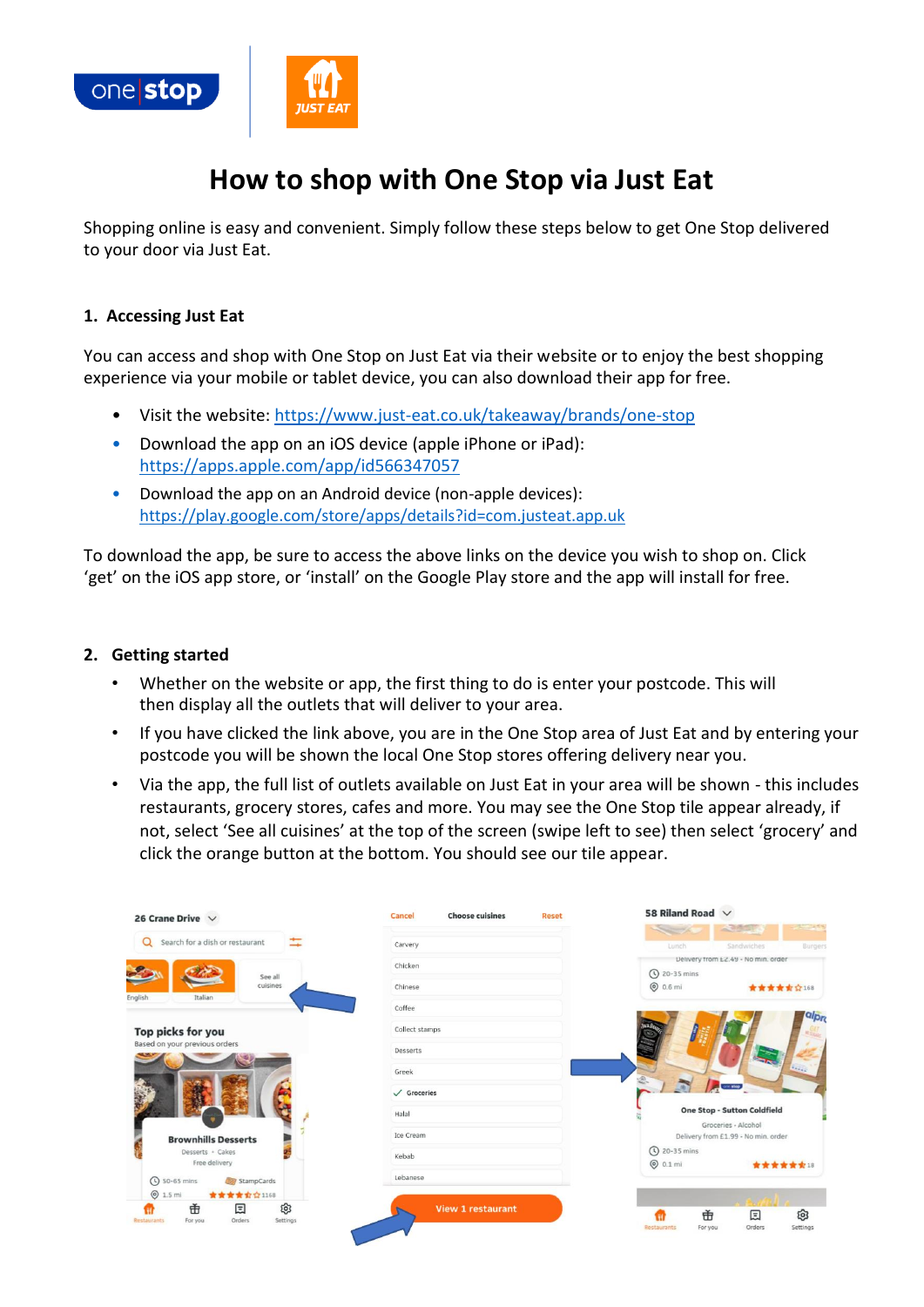**Can't see a One Stop?** If we don't currently deliver via Just Eat in your area, please return to [www.onestop.co.uk/waystoshop](http://www.onestop.co.uk/waystoshop) and try one of the alternative delivery partners. If we don't deliver in your area yet, please accept our apologies, we are working hard to offer delivery in more stores, so be sure to check back regularly.

## **3. Build your order**

- Once you have selected your local One Stop shop, think of it like entering the door of the real-world shop – you now browse the products and fill your basket
- You will see a menu of product categories along with popular products suggested at the top. Enter each category with a click and view the range of products available to order.

|                           | Popular | Meat & Poultry<br><b>One Stop Danish</b><br><b>Unsmoked Back</b> |  |
|---------------------------|---------|------------------------------------------------------------------|--|
|                           | £2.45   |                                                                  |  |
| <b>Lunch &amp; Snacks</b> |         |                                                                  |  |
|                           |         | Wall's Jumbo Sausage Roll 130g, Attack a Snak Ham '              |  |
| <b>Fruit &amp; Veg</b>    |         |                                                                  |  |
|                           |         | One Stop Carrots 500g, One Stop Sweet Easy Peelers               |  |
| <b>Meat &amp; Poultry</b> |         |                                                                  |  |
|                           |         | One Stop 8 Cumberland Pork Sausages 454g, One St                 |  |
| Milk & Juice              |         |                                                                  |  |
|                           |         | Elmlea Pot Double Cream 284ml, One Stop Semi-Ski                 |  |
|                           |         |                                                                  |  |
| Dairy & Eggs              |         |                                                                  |  |

- You will then see product images, descriptions and prices for products in the category (consider a category like an aisle in store). To add an item to the basket, click the product image which will bring up the product profile.
- Select quantity and then click 'add to order' to put it in your basket.

**NOTE: If you would like to know specific nutritional and allergen information per product, please visit [www.onestop.co.uk/waystoshop/allergeninformation.](http://www.onestop.co.uk/waystoshop/allergeninformation.)**

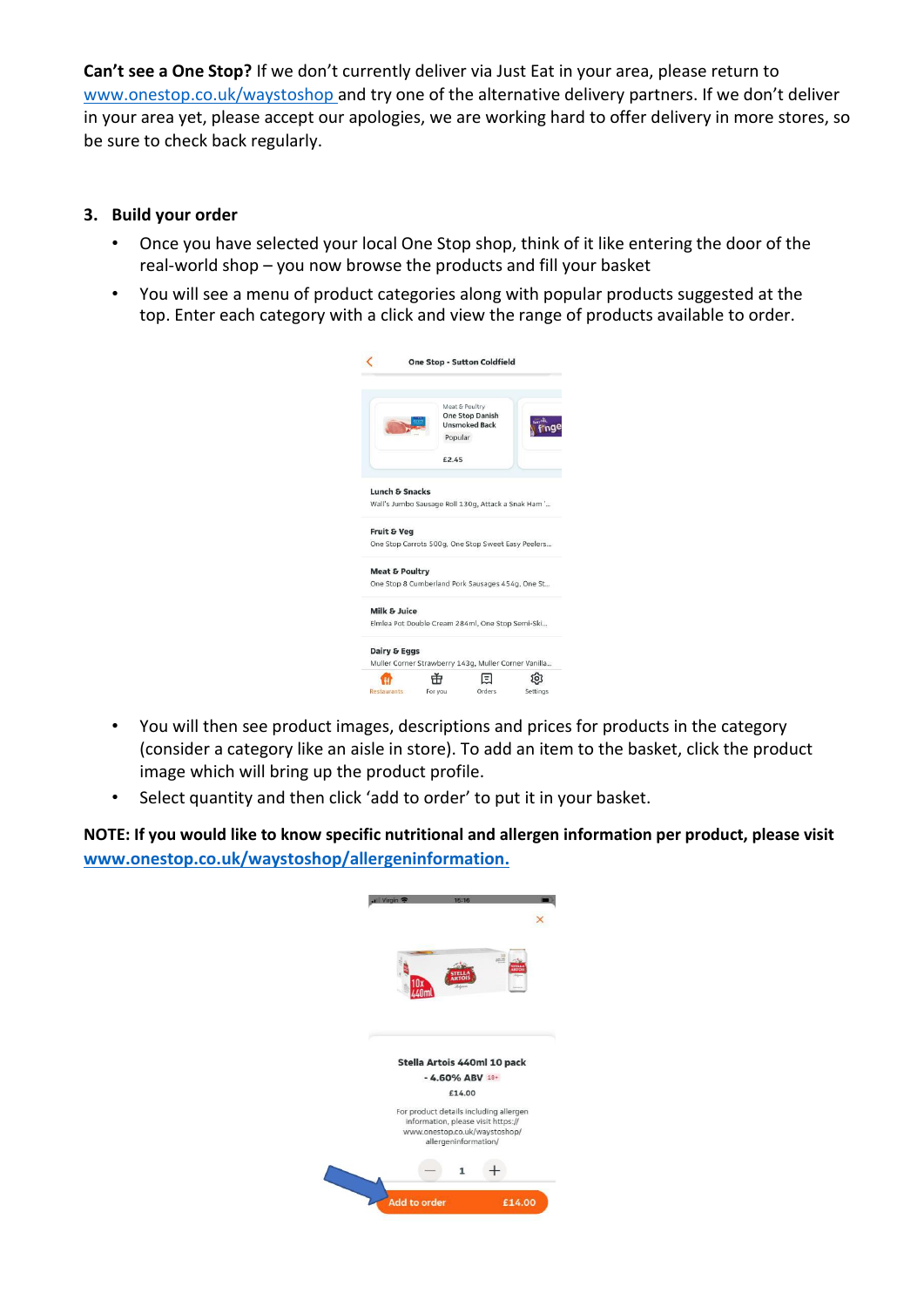• Certain products may be greyed out in the range. Unfortunately, those products are currently out of stock and can therefore not be added to your basket this time. Like in a real-world shop, stocks are replenished daily.



#### **4. Purchasing your order**

- As you add items to your basket, you will see at the bottom of your screen an orange area which has the total value of your basket shown. When you have over £10 of shopping in your basket this will say 'Ready to checkout' and can be clicked.
- On this screen you can view what's in your order and add any additional items you may have missed.

### **NOTE: On Just Eat, there is a min. order value of £10. You can only checkout when you reach this total.**

- On this screen you will also see a breakdown of any additional costs for using the service (5% of your basket value) and the delivery fee.
- If you are happy with your order, click 'Go to checkout'.
- If any alcohol is in your order, you will be advised that you need to show ID on delivery.

| ull Virgin ক<br>16:01                                                       | −               | Virgin <b>주</b>                       | 16:02                                                                                                                             |    |
|-----------------------------------------------------------------------------|-----------------|---------------------------------------|-----------------------------------------------------------------------------------------------------------------------------------|----|
| K<br><b>Your order</b>                                                      |                 | ≺                                     | <b>Ordering alcohol</b>                                                                                                           |    |
| Have you seen                                                               |                 | alcohol.                              | So, before continuing, please:                                                                                                    |    |
| McCain Crispy French Fries 900g                                             | £2.90 $+$       |                                       |                                                                                                                                   |    |
| One Stop Dry Roasted Peanuts 200g                                           | $£1.20 +$       | $\left( \left. \cdot \right. \right)$ | <b>Have your ID ready</b><br>You can use your passport, driving licence or<br>official photo ID (with pass hologram) to show      |    |
| Mars Duo 78.8g                                                              | $£1.00 +$       | you're over 18.                       |                                                                                                                                   |    |
| Did you forget?                                                             |                 |                                       |                                                                                                                                   |    |
| Galaxy Minstrels Pouch 1<br>Chut<br>For product details includ<br>£2.40 $+$ |                 | $\left( \left  \right  \right)$       | Order using the name on your ID<br>The name on your order must match the name on<br>your ID, or you will not be given your order. |    |
| Subtotal                                                                    | £10.60          | your order.                           | If you appear to be intoxicated, you will not be given                                                                            |    |
| Bag fee                                                                     | £0.10           |                                       |                                                                                                                                   |    |
| Delivery fee<br>Total                                                       | £1.99<br>£12.69 |                                       | Continue, I'm over 18                                                                                                             |    |
| <b>Go to checkout</b>                                                       |                 |                                       | <b>Back to order</b>                                                                                                              |    |
| 击<br>$\boxdot$                                                              | গু              | <b>Restaurants</b>                    | 击<br>凨<br>Orders<br>For you                                                                                                       | গু |